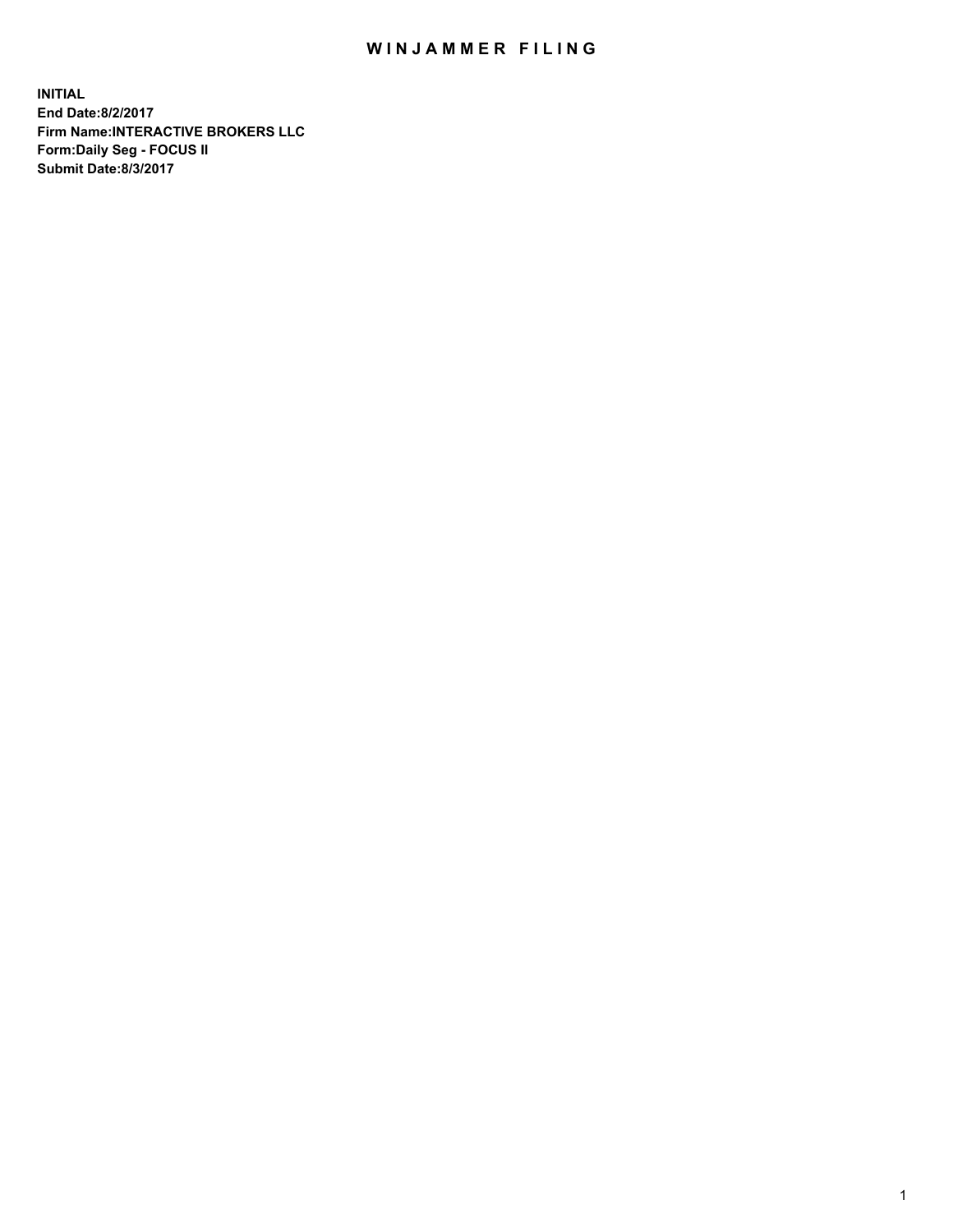## **INITIAL End Date:8/2/2017 Firm Name:INTERACTIVE BROKERS LLC Form:Daily Seg - FOCUS II Submit Date:8/3/2017 Daily Segregation - Cover Page**

| Name of Company<br><b>Contact Name</b><br><b>Contact Phone Number</b><br><b>Contact Email Address</b>                                                                                                                                                                                                                          | <b>INTERACTIVE BROKERS LLC</b><br>James Menicucci<br>203-618-8085<br>jmenicucci@interactivebrokers.c<br>om |
|--------------------------------------------------------------------------------------------------------------------------------------------------------------------------------------------------------------------------------------------------------------------------------------------------------------------------------|------------------------------------------------------------------------------------------------------------|
| FCM's Customer Segregated Funds Residual Interest Target (choose one):<br>a. Minimum dollar amount: ; or<br>b. Minimum percentage of customer segregated funds required:% ; or<br>c. Dollar amount range between: and; or<br>d. Percentage range of customer segregated funds required between:% and%.                         | $\overline{\mathbf{0}}$<br>0<br>155,000,000 245,000,000<br>0 <sub>0</sub>                                  |
| FCM's Customer Secured Amount Funds Residual Interest Target (choose one):<br>a. Minimum dollar amount: ; or<br>b. Minimum percentage of customer secured funds required:%; or<br>c. Dollar amount range between: and; or<br>d. Percentage range of customer secured funds required between: % and %.                          | $\overline{\mathbf{0}}$<br>0<br>80,000,000 120,000,000<br>0 <sub>0</sub>                                   |
| FCM's Cleared Swaps Customer Collateral Residual Interest Target (choose one):<br>a. Minimum dollar amount: ; or<br>b. Minimum percentage of cleared swaps customer collateral required:% ; or<br>c. Dollar amount range between: and; or<br>d. Percentage range of cleared swaps customer collateral required between:% and%. | $\overline{\mathbf{0}}$<br>$\overline{\mathbf{0}}$<br>0 <sub>0</sub><br>0 <sub>0</sub>                     |

Attach supporting documents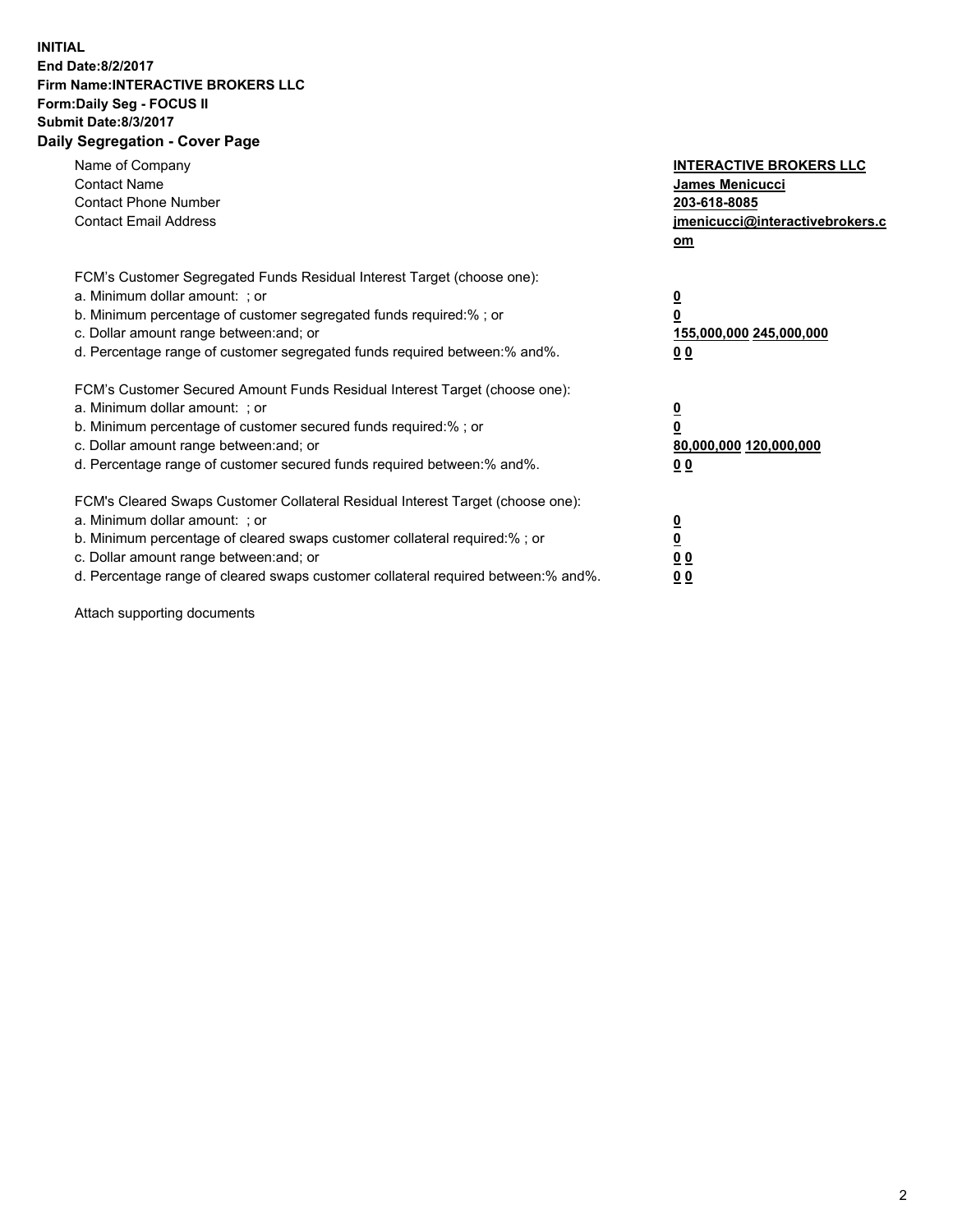## **INITIAL End Date:8/2/2017 Firm Name:INTERACTIVE BROKERS LLC Form:Daily Seg - FOCUS II Submit Date:8/3/2017 Daily Segregation - Secured Amounts**

|     | Foreign Futures and Foreign Options Secured Amounts                                         |                                  |
|-----|---------------------------------------------------------------------------------------------|----------------------------------|
|     | Amount required to be set aside pursuant to law, rule or regulation of a foreign            | $0$ [7305]                       |
|     | government or a rule of a self-regulatory organization authorized thereunder                |                                  |
| 1.  | Net ledger balance - Foreign Futures and Foreign Option Trading - All Customers             |                                  |
|     | A. Cash                                                                                     | 365,426,791 [7315]               |
|     | B. Securities (at market)                                                                   | $0$ [7317]                       |
| 2.  | Net unrealized profit (loss) in open futures contracts traded on a foreign board of trade   | 4,399,367 [7325]                 |
| 3.  | Exchange traded options                                                                     |                                  |
|     | a. Market value of open option contracts purchased on a foreign board of trade              | 37,878 [7335]                    |
|     | b. Market value of open contracts granted (sold) on a foreign board of trade                | -13,926 [7337]                   |
| 4.  | Net equity (deficit) (add lines 1.2. and 3.)                                                | 369,850,110 [7345]               |
| 5.  | Account liquidating to a deficit and account with a debit balances - gross amount           | 3,968 [7351]                     |
|     | Less: amount offset by customer owned securities                                            | 0 [7352] 3,968 [7354]            |
| 6.  | Amount required to be set aside as the secured amount - Net Liquidating Equity              | 369,854,078 [7355]               |
|     | Method (add lines 4 and 5)                                                                  |                                  |
| 7.  | Greater of amount required to be set aside pursuant to foreign jurisdiction (above) or line | 369,854,078 [7360]               |
|     | 6.                                                                                          |                                  |
|     | FUNDS DEPOSITED IN SEPARATE REGULATION 30.7 ACCOUNTS                                        |                                  |
| 1.  | Cash in banks                                                                               |                                  |
|     | A. Banks located in the United States                                                       | 68,835,587 [7500]                |
|     | B. Other banks qualified under Regulation 30.7                                              | 0 [7520] 68,835,587 [7530]       |
| 2.  | Securities                                                                                  |                                  |
|     | A. In safekeeping with banks located in the United States                                   | 343,755,530 [7540]               |
|     | B. In safekeeping with other banks qualified under Regulation 30.7                          | 0 [7560] 343,755,530 [7570]      |
| 3.  | Equities with registered futures commission merchants                                       |                                  |
|     | A. Cash                                                                                     | $0$ [7580]                       |
|     | <b>B.</b> Securities                                                                        | $0$ [7590]                       |
|     | C. Unrealized gain (loss) on open futures contracts                                         | $0$ [7600]                       |
|     | D. Value of long option contracts                                                           | $0$ [7610]                       |
|     | E. Value of short option contracts                                                          | 0 [7615] 0 [7620]                |
| 4.  | Amounts held by clearing organizations of foreign boards of trade                           |                                  |
|     | A. Cash                                                                                     | $0$ [7640]                       |
|     | <b>B.</b> Securities                                                                        | $0$ [7650]                       |
|     | C. Amount due to (from) clearing organization - daily variation                             | $0$ [7660]                       |
|     | D. Value of long option contracts                                                           | $0$ [7670]                       |
|     | E. Value of short option contracts                                                          | 0 [7675] 0 [7680]                |
| 5.  | Amounts held by members of foreign boards of trade                                          |                                  |
|     | A. Cash                                                                                     | 82,828,945 [7700]                |
|     | <b>B.</b> Securities                                                                        | $0$ [7710]                       |
|     | C. Unrealized gain (loss) on open futures contracts                                         | -651,742 <sup>[7720]</sup>       |
|     | D. Value of long option contracts                                                           | 37,878 [7730]                    |
|     | E. Value of short option contracts                                                          | -13,926 [7735] 82,201,155 [7740] |
| 6.  | Amounts with other depositories designated by a foreign board of trade                      | $0$ [7760]                       |
| 7.  | Segregated funds on hand                                                                    | $0$ [7765]                       |
| 8.  | Total funds in separate section 30.7 accounts                                               | 494,792,272 [7770]               |
| 9.  | Excess (deficiency) Set Aside for Secured Amount (subtract line 7 Secured Statement         | 124,938,194 [7380]               |
|     | Page 1 from Line 8)                                                                         |                                  |
| 10. | Management Target Amount for Excess funds in separate section 30.7 accounts                 | 80,000,000 [7780]                |
| 11. | Excess (deficiency) funds in separate 30.7 accounts over (under) Management Target          | 44,938,194 [7785]                |
|     |                                                                                             |                                  |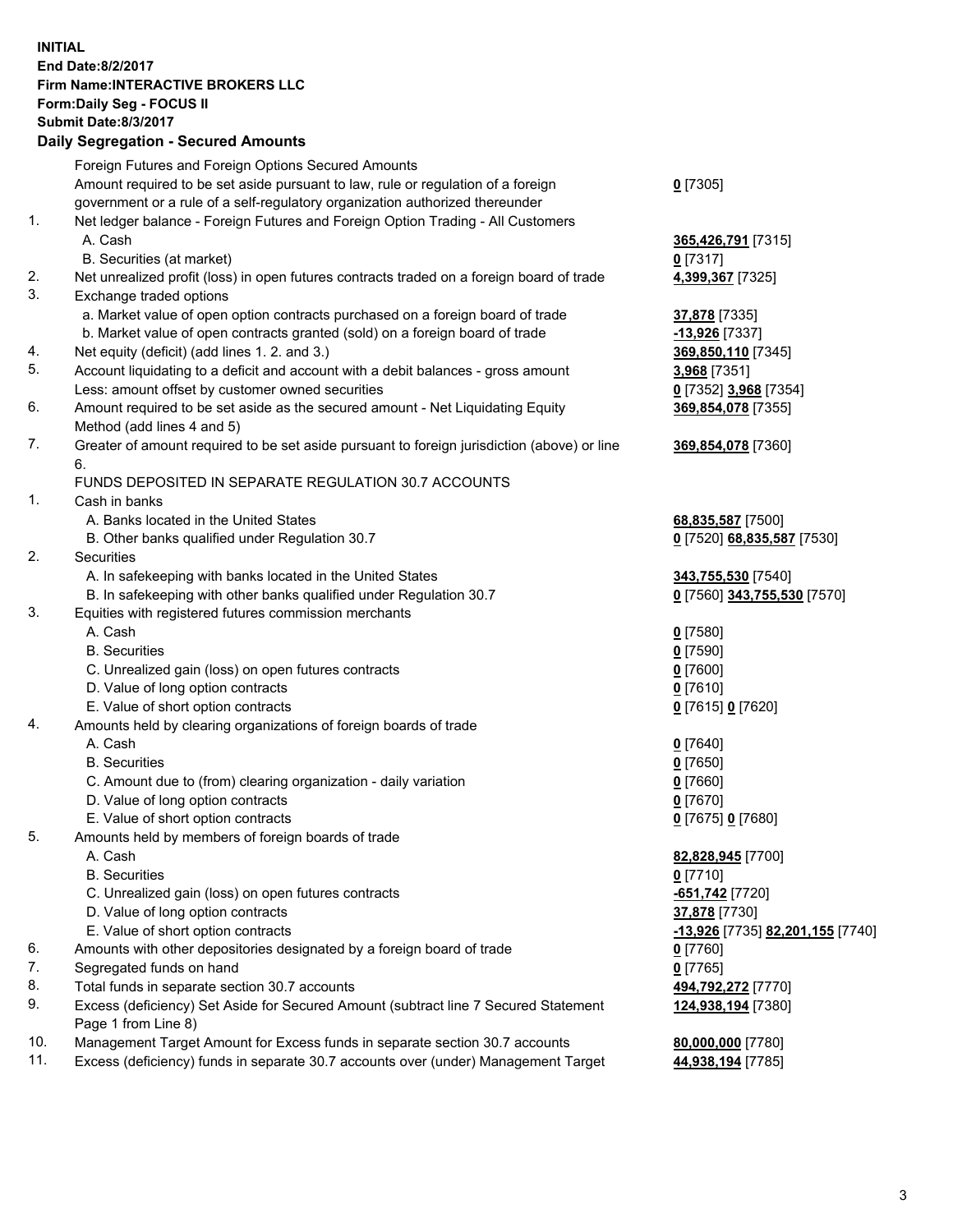**INITIAL End Date:8/2/2017 Firm Name:INTERACTIVE BROKERS LLC Form:Daily Seg - FOCUS II Submit Date:8/3/2017 Daily Segregation - Segregation Statement** SEGREGATION REQUIREMENTS(Section 4d(2) of the CEAct) 1. Net ledger balance A. Cash **4,456,655,982** [7010] B. Securities (at market) **0** [7020] 2. Net unrealized profit (loss) in open futures contracts traded on a contract market **-37,137,468** [7030] 3. Exchange traded options A. Add market value of open option contracts purchased on a contract market **185,088,898** [7032] B. Deduct market value of open option contracts granted (sold) on a contract market **-292,532,439** [7033] 4. Net equity (deficit) (add lines 1, 2 and 3) **4,312,074,973** [7040] 5. Accounts liquidating to a deficit and accounts with debit balances - gross amount **209,847** [7045] Less: amount offset by customer securities **0** [7047] **209,847** [7050] 6. Amount required to be segregated (add lines 4 and 5) **4,312,284,820** [7060] FUNDS IN SEGREGATED ACCOUNTS 7. Deposited in segregated funds bank accounts A. Cash **949,265,192** [7070] B. Securities representing investments of customers' funds (at market) **2,309,217,330** [7080] C. Securities held for particular customers or option customers in lieu of cash (at market) **0** [7090] 8. Margins on deposit with derivatives clearing organizations of contract markets A. Cash **519,175,754** [7100] B. Securities representing investments of customers' funds (at market) **849,757,479** [7110] C. Securities held for particular customers or option customers in lieu of cash (at market) **0** [7120] 9. Net settlement from (to) derivatives clearing organizations of contract markets **-8,679,756** [7130] 10. Exchange traded options A. Value of open long option contracts **185,061,424** [7132] B. Value of open short option contracts **-292,513,379** [7133] 11. Net equities with other FCMs A. Net liquidating equity **0** [7140] B. Securities representing investments of customers' funds (at market) **0** [7160] C. Securities held for particular customers or option customers in lieu of cash (at market) **0** [7170] 12. Segregated funds on hand **0** [7150] 13. Total amount in segregation (add lines 7 through 12) **4,511,284,044** [7180] 14. Excess (deficiency) funds in segregation (subtract line 6 from line 13) **198,999,224** [7190] 15. Management Target Amount for Excess funds in segregation **155,000,000** [7194] 16. Excess (deficiency) funds in segregation over (under) Management Target Amount **43,999,224** [7198]

Excess